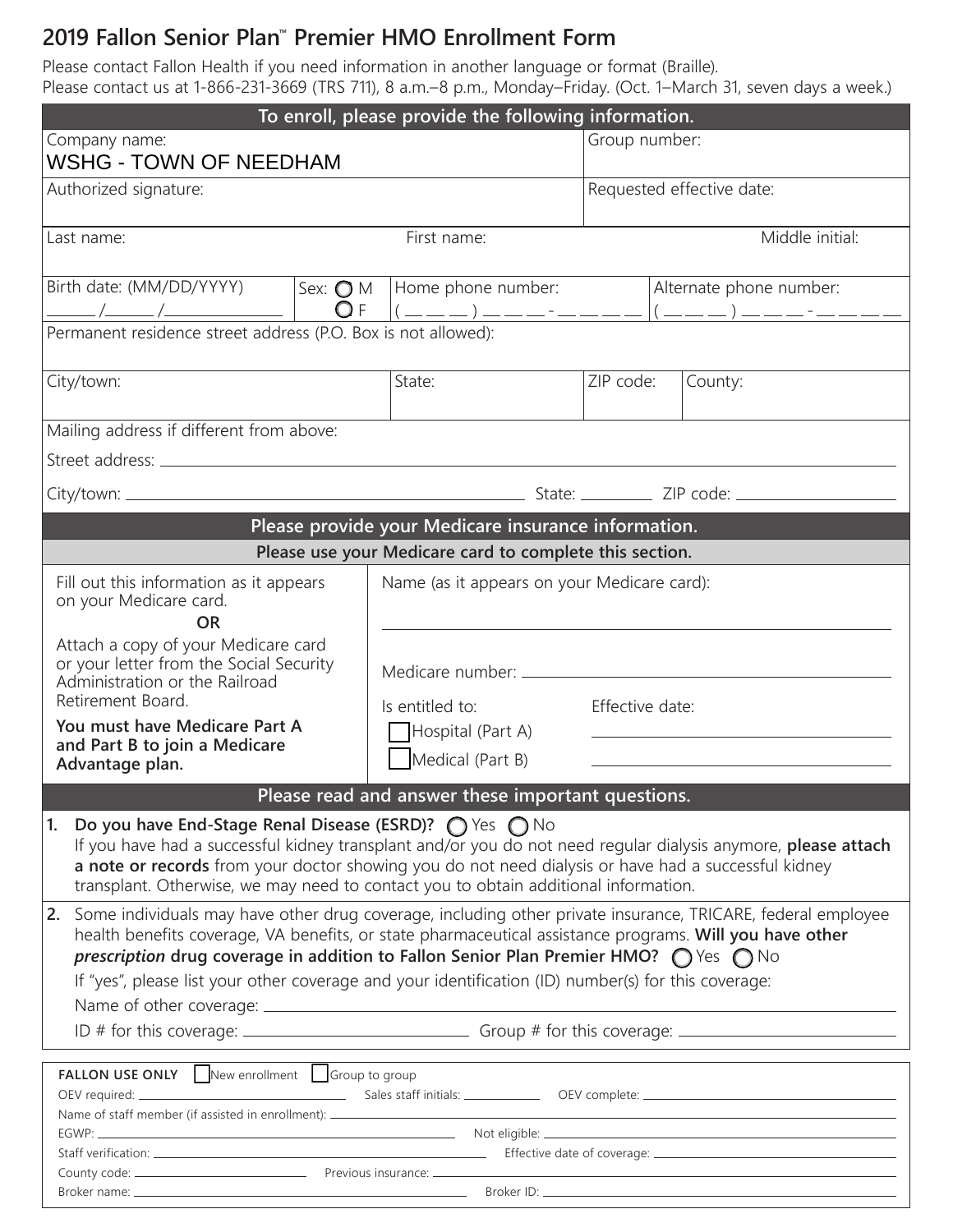|    | Please read and answer these important questions (continued).                                                                                                                                                                                                                                                                                                                                                                                                                                                                                                                                                                                                                   |  |  |
|----|---------------------------------------------------------------------------------------------------------------------------------------------------------------------------------------------------------------------------------------------------------------------------------------------------------------------------------------------------------------------------------------------------------------------------------------------------------------------------------------------------------------------------------------------------------------------------------------------------------------------------------------------------------------------------------|--|--|
|    | 3. Are you a resident in a long-term care facility, such as a nursing home? $\bigcirc$ Yes $\bigcirc$ No                                                                                                                                                                                                                                                                                                                                                                                                                                                                                                                                                                        |  |  |
|    | If "yes," please provide the following information:                                                                                                                                                                                                                                                                                                                                                                                                                                                                                                                                                                                                                             |  |  |
|    |                                                                                                                                                                                                                                                                                                                                                                                                                                                                                                                                                                                                                                                                                 |  |  |
|    |                                                                                                                                                                                                                                                                                                                                                                                                                                                                                                                                                                                                                                                                                 |  |  |
|    | 4. Are you enrolled in the Massachusetts Medicaid (MassHealth) program? $\bigcirc$ Yes $\bigcirc$ No<br>If "yes," please provide your Medicaid (MassHealth) number: _____________________                                                                                                                                                                                                                                                                                                                                                                                                                                                                                       |  |  |
|    |                                                                                                                                                                                                                                                                                                                                                                                                                                                                                                                                                                                                                                                                                 |  |  |
|    | 5. Are you the employee/former employee? $\bigcirc$ Yes $\bigcirc$ No                                                                                                                                                                                                                                                                                                                                                                                                                                                                                                                                                                                                           |  |  |
|    |                                                                                                                                                                                                                                                                                                                                                                                                                                                                                                                                                                                                                                                                                 |  |  |
|    |                                                                                                                                                                                                                                                                                                                                                                                                                                                                                                                                                                                                                                                                                 |  |  |
|    | Employee's/former employee's retirement date: __________________________________                                                                                                                                                                                                                                                                                                                                                                                                                                                                                                                                                                                                |  |  |
|    | 6. Do you or your spouse work? $\bigcirc$ Yes $\bigcirc$ No                                                                                                                                                                                                                                                                                                                                                                                                                                                                                                                                                                                                                     |  |  |
| 7. | Have you had Medicare prescription drug coverage or other drug coverage that was at least as<br>good as standard Medicare prescription drug coverage since you became eligible to join a<br>Medicare drug plan? $\bigcirc$ Yes $\bigcirc$ No<br>If yes, please attach evidence that some or all of your previous prescription drug coverage was at least<br>as good as Medicare drug coverage. If no, you may pay a penalty.                                                                                                                                                                                                                                                    |  |  |
|    | 8. Name of chosen primary care provider (PCP): _________________________________                                                                                                                                                                                                                                                                                                                                                                                                                                                                                                                                                                                                |  |  |
|    | Please make sure your chosen PCP is in our network. If you are an existing patient, check here: $\Box$                                                                                                                                                                                                                                                                                                                                                                                                                                                                                                                                                                          |  |  |
|    |                                                                                                                                                                                                                                                                                                                                                                                                                                                                                                                                                                                                                                                                                 |  |  |
|    | 9. What is the name of your previous insurance carrier? (optional)                                                                                                                                                                                                                                                                                                                                                                                                                                                                                                                                                                                                              |  |  |
|    | Audio tape   Large print<br>Braille<br>Please contact Fallon Health at 1-866-231-3669 (TRS 711), if you need information in another language or accessible<br>format other than what is listed above.                                                                                                                                                                                                                                                                                                                                                                                                                                                                           |  |  |
|    |                                                                                                                                                                                                                                                                                                                                                                                                                                                                                                                                                                                                                                                                                 |  |  |
|    | Please read the important information on the back and then sign below.                                                                                                                                                                                                                                                                                                                                                                                                                                                                                                                                                                                                          |  |  |
|    | I understand that my signature (or the signature of the person authorized to act on my behalf under the<br>laws of the state where I live) on this application means that I have read and understand the contents of<br>this application. If signed by an authorized individual (as described above), this signature certifies that:<br>1) this person is authorized under state law to complete this enrollment, and 2) documentation of this authority<br>is available upon request by Fallon Health or by Medicare.<br>$X \underline{\hspace{1cm}}$<br><u> 1989 - Johann Stoff, deutscher Stoff, der Stoff, der Stoff, der Stoff, der Stoff, der Stoff, der Stoff, der S</u> |  |  |
|    | Your signature/authorized representative<br>Today's date                                                                                                                                                                                                                                                                                                                                                                                                                                                                                                                                                                                                                        |  |  |
|    | If you are the authorized representative, you must sign above and provide the following information:                                                                                                                                                                                                                                                                                                                                                                                                                                                                                                                                                                            |  |  |
|    | Name (printed)<br>Relationship to enrollee                                                                                                                                                                                                                                                                                                                                                                                                                                                                                                                                                                                                                                      |  |  |
|    | Address                                                                                                                                                                                                                                                                                                                                                                                                                                                                                                                                                                                                                                                                         |  |  |
|    | $($ _ _ _ ) _ _ _ - _ - _ _ _<br>Phone number                                                                                                                                                                                                                                                                                                                                                                                                                                                                                                                                                                                                                                   |  |  |
|    | Questions? Call Fallon Senior Plan, Medicare Group Sales, at 1-866-231-3669 (TRS 711) or Customer Service<br>at 1-800-325-5669 (TRS 711), 8 a.m.-8 p.m., Monday-Friday. (Oct. 1-March 31, seven days a week.)                                                                                                                                                                                                                                                                                                                                                                                                                                                                   |  |  |

**Or, visit our website at fallonhealth.org/seniorplan.**